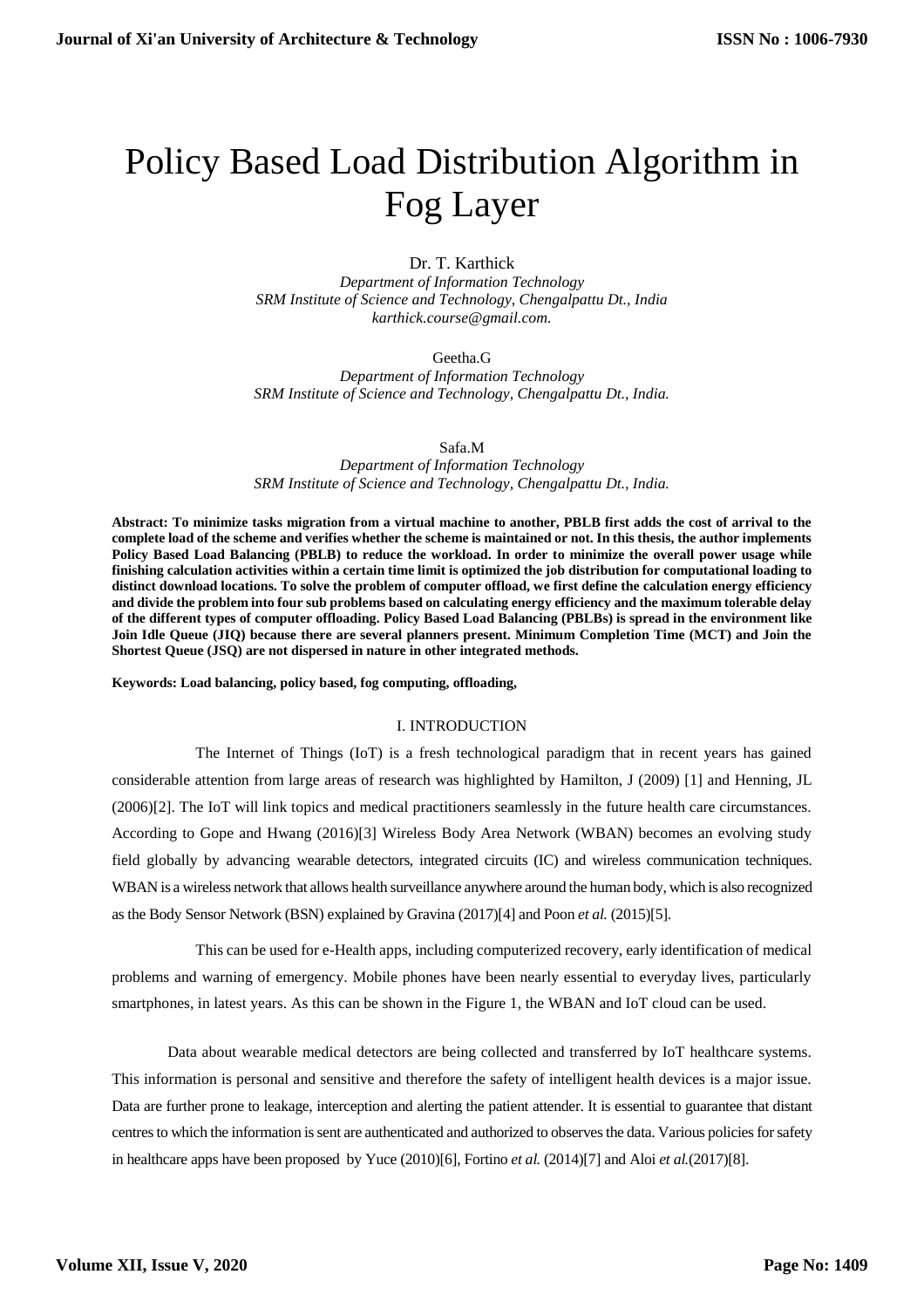Intelligent health study relies mainly on defining profitable company sectors whereas technology's social factors are ignored. A technique for implementing moral, ethical, legal and cultural measures appropriate to a specific health framework was proposed. First, in the form of propositional statements, we convey ethics that are applicable to a intelligent medical system. Then it is defined with different device operations situations that may contribute to ethical infringements and develop the necessary ethical reaction.

Consider an intelligent medical device that controls a patient's pulse rate, warns near relatives and a licensed physician when an emergency occurs. Only selective data must be communicated with family members and physicians in accordance with ethical norms of the region. For example, in case of emergency the economic costs for a health condition such as a loan etc. shall only be disclosed to a certain relative / guardian. The state also values strongly the lives of its people and applies a rigorous law requiring the complete obligation of healthcare suppliers to provide emergency SOS to close families / physicians. Failure to fulfill these circumstances will result in heavy penalties. If the scheme provides fake urgent warnings, similar laws apply. Medical legislation also needs that intelligent healthcare suppliers cancel the identification of personal information after 5 years of mortality, and non-compliance leads to okay.



Figure 1: Healthcare Environment

## II. RELATED WORK

The literature has shown a very limited effort towards the efficient use of IoT cloud services, particularly cloud resource management, to address evolving requirements in health care. The model described by Atif *et al.*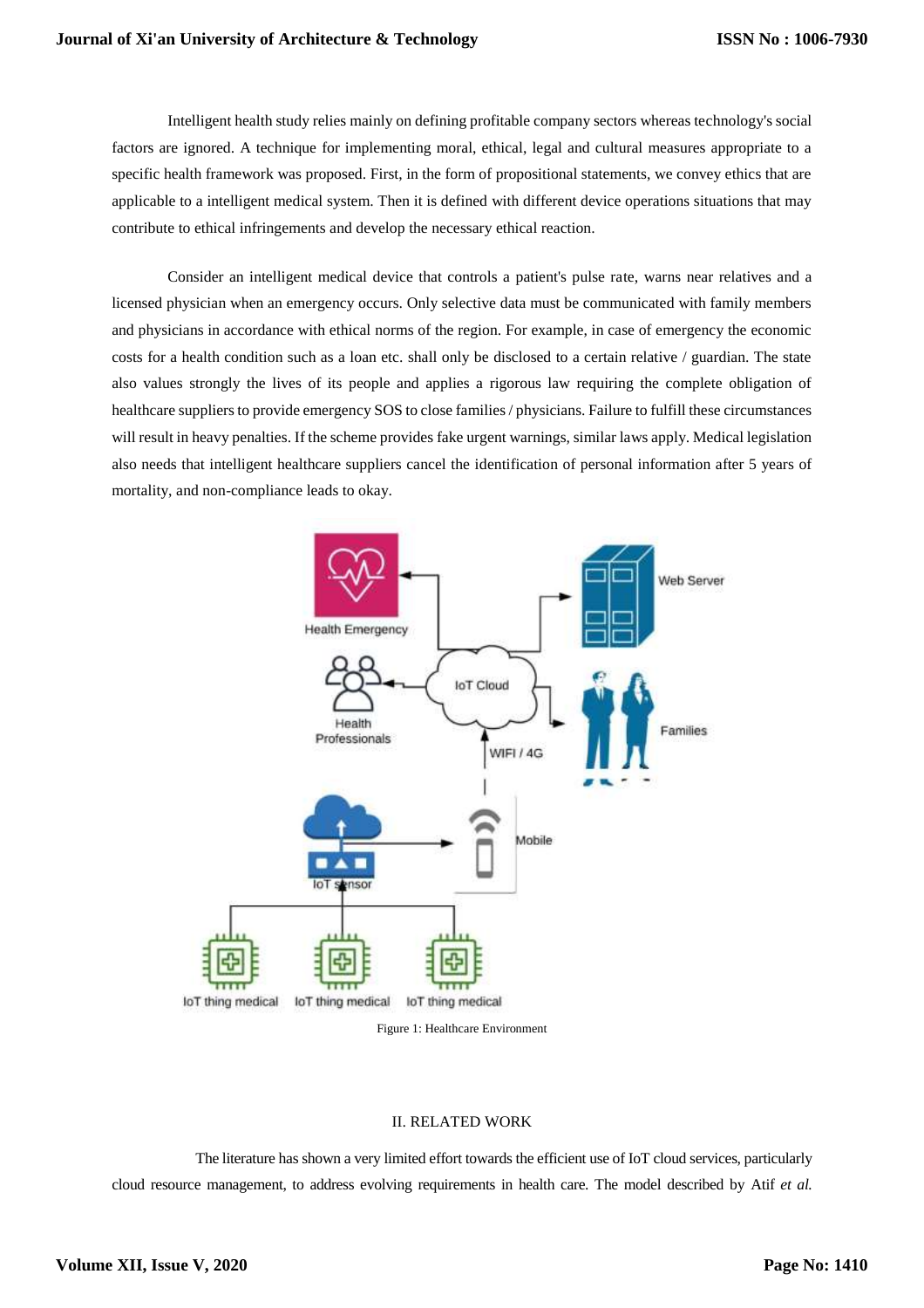(2017)[9] indicates the distinction between sequential and simultaneous task performance using a cloud-based model. Finally, the relationship between implementation moments, input and output file dimensions is provided. The vibrant resource allocation was carried out through easy heuristic modeling by Sonoda *et al.* (2013)[10]. Scaling the virtual machines significantly decreased ECG data analysis services reaction and execution time. K. Kadarla et al. (2017)[11] implemented the master-slave model for parallel processing and evaluation of ECG results.

Each node carries out several functions including pre-processing of information, extraction of functions, report generation and implemented the above functions with Windows Azure and Blob. Henian Xia *et al.* (2010)[12] presented a model for uploading ECG information into the cloud to be processed. But there is no method to display Amazon Web Services resource allocation for them. The mobile cloud strategy for uploading and analysis of ECG information from mobile device to cloud also exhibited by Kwak *et al.* (2017)[13]. Both mobile and cloud are educated on the design of the Artificial Neural Networks (ANN) using different diagnostic precision, implementation and effectiveness parameters. This strategy still lacks the virtual resource allocation technique on the cloud.

In view of the computing and communicating capacities of common items in everyday life, IoT is expected to be the most important technology in the millennium. In actual moment, a individual has been monitored by the Body Sensor Network (BSN) technique and a large number of initiatives and scientists were suggested. The internet of stuff in the sports field is not a fresh idea. The IoT participation in the area of sport is explained by value and team was highlighted by Vogt *et al.* (2016)[14], Seeger (2015)[15]. It includes a scheme that can monitor soccer players in real time and proposed a IoT oriented safety surveillance in sport, IoT oriented safety surveillance in sport, Dixit *et al.*(2015)[16] put forward a multilayer architecture. It is focused on distinct levels in which sensor measurements can be generated, processed and monitored. The significance of the layered notion, which can be used in an effective IoT healthcare system, was obviously stated. In this paper the difficulties encountered in the design of these schemes are also highlighted. Zeng *et al.* (2015)[17] offers an architecture based on gateways which is included in our system design. This article highlights the significance of a prevalent portal for sensor measurements to be captured and evaluated and the effectiveness of the entire scheme improved. The proposal was made for a multi-threaded treatment algorithm that specifies extract from information in real time.

More serious is the fact that funds are not allocated in accordance with information requirements. Workloads between patient and cloud are however mainly significant and need to be taken care of immediately. In this work, we intended to study the effect of cloud reaction moment on clients during a wide range of workload conditions owing to mass information generated. Due to the patient's seriousness, irregular virtual funds may be required to instantly tackle the patient's issues, unlike ordinary health circumstances[18]. The complexity of patient health status is equal to the workload in the WBAN scheme and the need for digital funds thereafter. This leads to the development of a relationship with a HealthRate on the seriousness of patient safety. The health level is immediately equal to the patient's health status depending upon a variety of parametric measures such as temperature, blood pressure, heart rate, ECG measurement, EEG measurements, blood glucose and cell counts[11].

More serious is the fact that funds are not allocated in accordance with information requirements. Workloads between patient and cloud are however mainly significant and need to be taken care of immediately. In this work, we intended to study the effect of cloud reaction moment on clients during a wide range of workload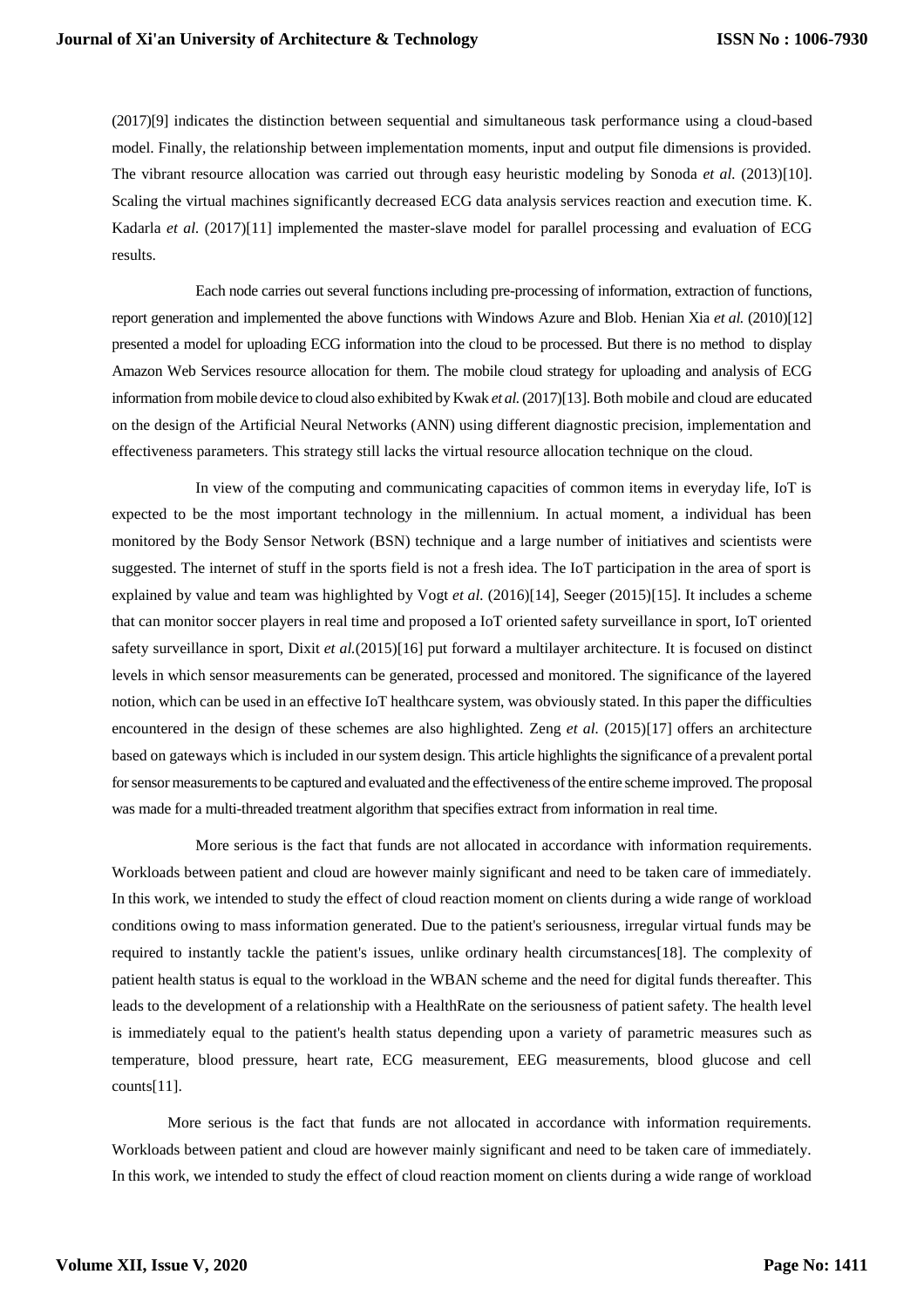conditions owing to mass information generated[19]. Due to the patient's seriousness, irregular virtual funds may be required to instantly tackle the patient's issues, unlike ordinary health circumstances. The complexity of patient health status is equal to the workload in the WBAN scheme and the need for digital funds thereafter. This leads to the development of a relationship with a HealthRate on the seriousness of patient safety. The health level is immediately equal to the patient's health status depending upon a variety of parametric measures such as temperature, blood pressure, heart rate, ECG measurement, EEG measurements, blood glucose and cell counts[20].

| <b>HEALTH STATE TEMP (*F) RATE(/min)</b> |         | <b>HEART</b>   | BP(mmHg)        |
|------------------------------------------|---------|----------------|-----------------|
| <b>Normal</b>                            | 98-100  | 65-85          | 101-104         |
| <b>Low Severiety</b>                     | 97, 101 | 85-100, 50-65  | 141-170, 71-100 |
| <b>Abnormal</b>                          | 96, 102 | 100-110, 40-50 | 171-200, 40-70  |
| <b>Critical</b>                          | 95,103  | 110-120, 30-40 | 200-220, 20-40  |

TABLE I: DIFFERENT HEALTH SEVERITY LEVELS[11]

In the proposed method, the experimental parameters are dynamically simple, with a temperature, cardiac ranking, blood stress of 20%, 20% and 60%. However, a consistent and simplified framework may be specified. A person is healthy if the heart rhythm falls between 65-85 per minute between 98-100 daF and 101- 140 mmHg in blood pressures. Likewise, a individual may typically enter a low severity or serious disease. Table 1 displays the related set values. The safety status in Equation (1) is dependent on the patient's situation. Because of different safety metrics such as temperature, pulse rate and blood pressure, this quality standard depends on separate rates.

$$
T_{\alpha} = (200 - 40 * |99 - T|)
$$
 (1)

where T in F reflects the patient's present temperature. Here, T rate value varies from 0 to 200 with 99 as the patient's default temperature value. Anything above or below (e.g. 99+T) (99-T) is anomalous. Thus, we have taken the complete (99-T) value to show an anomaly. A 40 factor is used to normalize the frequency at a proportion of 20%, with two additional parameters. In the line of 0 and 200 using Equation (2), a rate (called "T") is described.

$$
HR_{\alpha} = (200 - 4 \times |75 - HR|)
$$
 (2)

where HRα, per minute, is cardiac rates. Here, the recommended normal heart rate is between 20 and 200, and 75. A multiplication factor of 4 as shown in Equation (3) is used in this notation.

$$
BP_{\alpha} = (600 - 6 * (120 - BP))
$$
 (3)

Blood stress in mmHg where  $BP_\alpha$  is. Here, the BP frequency varies from 0 to 600, with a limit of 120 as the default value of ordinary blood stress and 6 as shown in Equation (3).

$$
HealthRate = a*T\alpha + b*HR\alpha + c*BP\alpha
$$
 (4)

Here the weight for a further adjustment of prices to the user's requirements is  $a=[0,1]$ ,  $b=[0,1]$  and  $c=[0,1]$  connected with the measuring health parameter. In order to show disease level, variants of these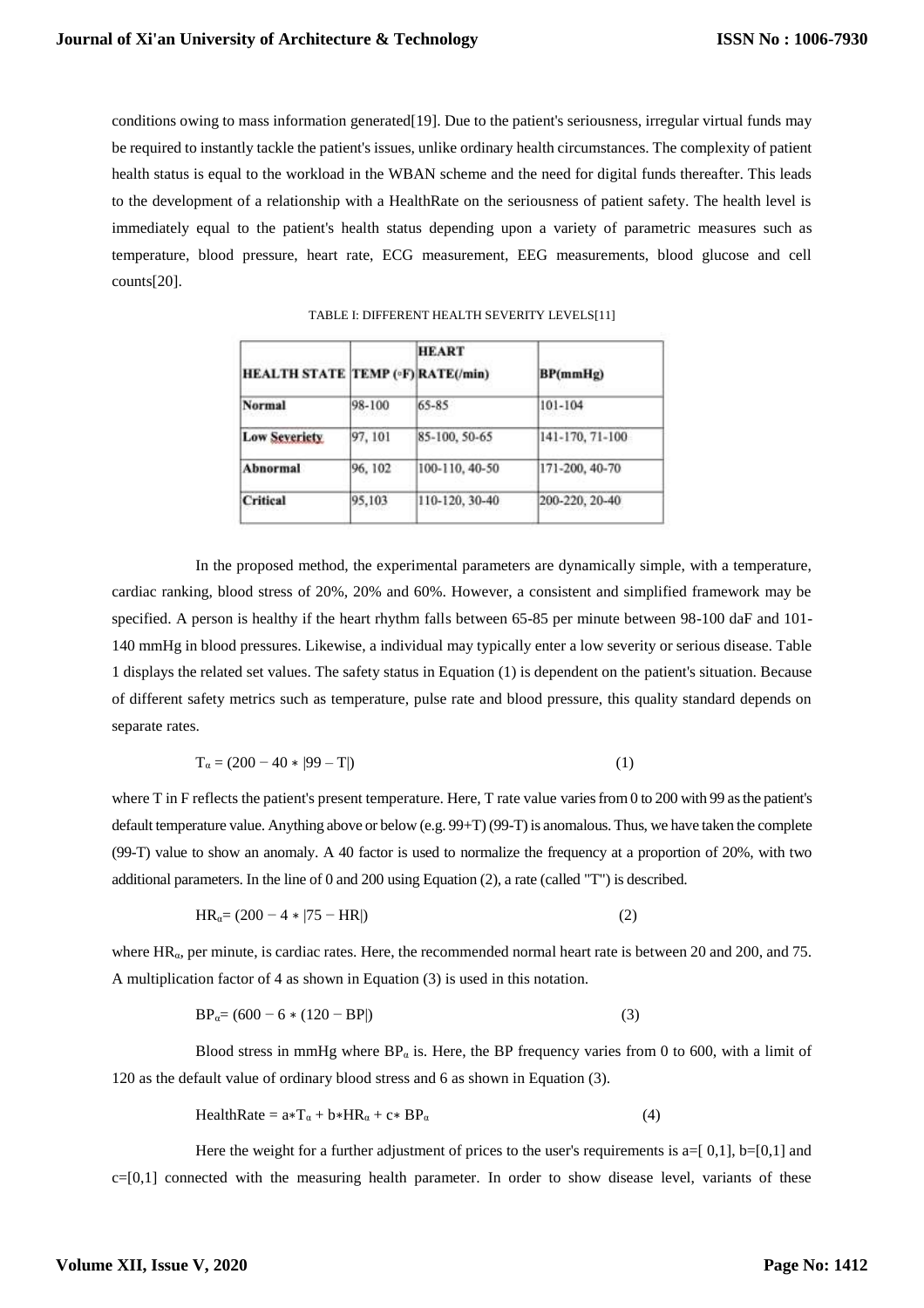parameters was selected. The amount of HealthRate attained in the range of 20 and 1000 by distinct combinations of three parameters. This range values for health rates are presented in separate pairs.

# III. FOG ASSISTED IOT BASED MEDICAL CYBER SYSTEM

The workload in the cloud with popular scheduler algorithms such as First-Come-First-Serve (FCFS) and Round Robin for the virtual funds accessible[21]. Because these are static methods, the demands can improve dramatically over moment and the amount of Virtual Machines(VMs) stays continuous. Such a circumstance may cause a danger to the patient because of delays in the provision of facilities for the patient because the funds are unavailable. This lack of availability causes the response time to rise and thus the system overloads. On the contrary, the requests may be very limited at one point in time, and so some VMs may be idle and cost the patient huge cloud services[22].

These IoT-activated phones are typically used in the body of traditional diabetes, cardiac patients, etc. For eg, a patient with sufficient resources often requires milliseconds of response time. A standard is set to reduce the customer's expenses, which will maybe make life simpler for the consumer even with gaps in operation and resources[23].

In such cases, the cost reduction for the patients is affected by effective use of cloud resources. In addition in such an setting, reaction times can differ, which is an extremely essential consideration for a critically ill person to live. The primary objective of the work is to explore the response time for standard methods.

The differentiated service was given to customers of the IOT implementation through a new policybased entry mechanism into the Fog Computing Field. The consumers may access customer support from Fog to operate their critical data faster on their edge network instead of having the consumer in the cloud environment. The software strengthens the strengths of the ISP and Cloud platform at the peak of the network. This extension of service enables vibrant resource provisioning dependent on policies through the virtualization edge network feature. The virtualization idea will contribute to the creation of a versatile and managed network setting based on policy as shown in Fig.2, by implementing new techniques such as "Software Defined Network (SDN)" and "Network function virtualization (NFV)". Figure 2 illustrates how the regulation scheme is built into the IoT framework. A master control server is the code repository in Figure 2, which contains all the rules and guidelines for running an IoT program. The user service management cabinet for storage and legislation such as routing, QoS, resource allocation and business decision-making[24]. All policy decisions are applied in the Political Decision Point (PDP) section, which supplies Master Control Server(MPS) material.

The policy choices are transferred to the policy manager of Fog. Second, the domain policy server has been provided for Fog routers. The domain server Fog had the Domain Manager for MPS, routing, QoS, stability, and smart decision-making. In order to apply the Fog policy option in decision-making and interference, the Fog domain control servers with such domain managers were assigned the Control Compliance Level. Therefore, the Fog Domain Administrator had the authority within the system of execution to pass domain control steps. The Fog Manager will also query the Fog routers regarding tool usability before being submitted for regulation analysis and intervention assessment. Any irregularities on the Fog router were identified to the Fog network policy manager. Fourth, the wireless mesh routers may be linked to the Domain policy application.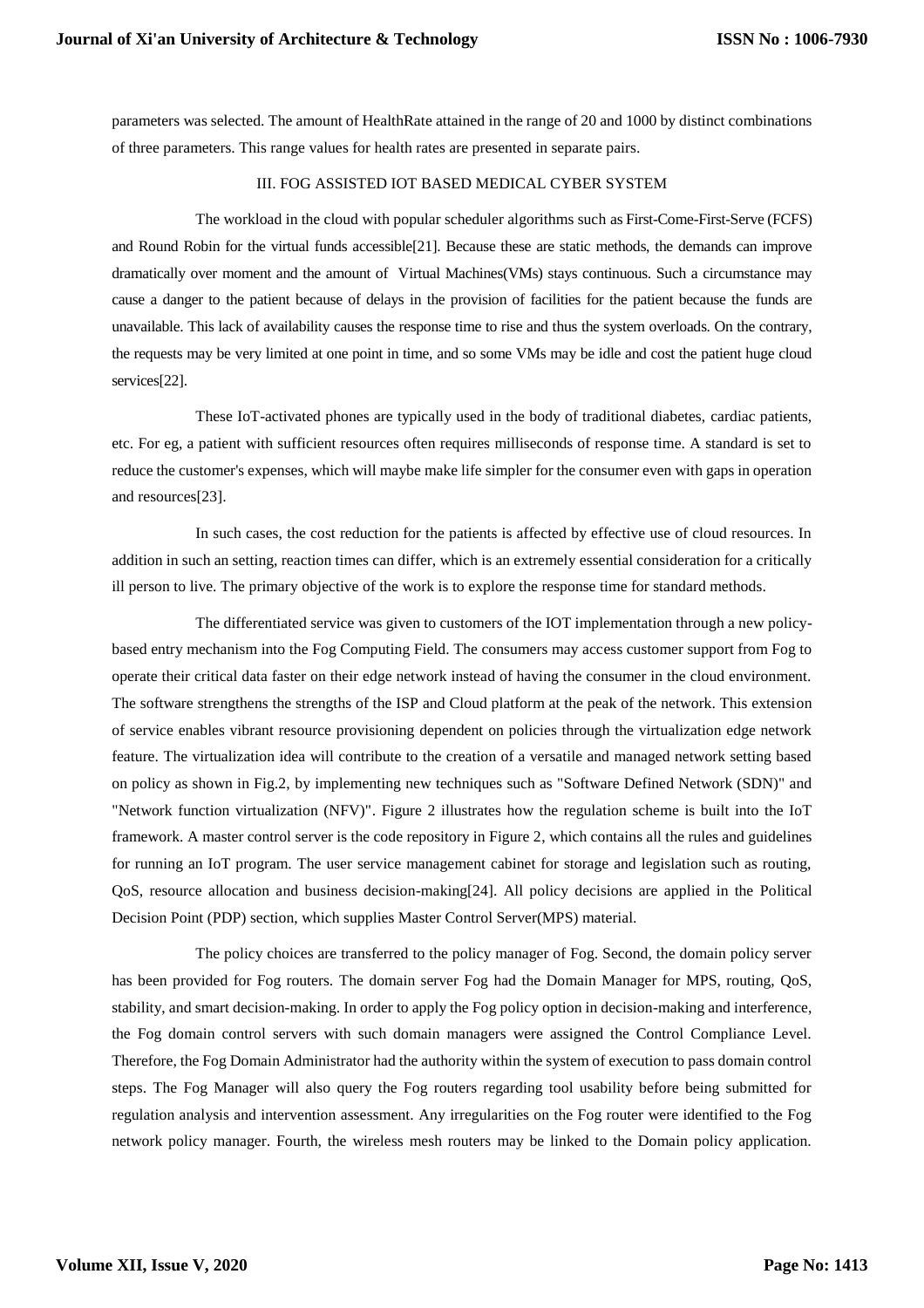Domain policy managers were assigned to the Domain Manager by the Fog Manager who has a law that applies QoS, routing and protection guidelines for wireless routers.

In Figure 2, R1, R2, R3….. Rn representes the local router within the local network which form the cluster. And all these routers are connected to Cluster Head (CH). These cluster head are responsible for transferring data to higher level for either processing or for storing.

Finally, the domain policy server would be informed of any anomalies in the wireless router. Policies that are delegated to the applications below the structure of the corresponding executives in the policy oriented design for the IoT scheme and assign strategies to a realm below its structure. These policymakers have the power to make strategies complementary, delete and alter and report back to executives above the structure. Each domain device and router would speak for intervention to the corresponding executives. These executives would then informs the supervisor above the structure via the system router and then go over to the MPS supervisor who would connect to the Cloud server via a grid network. Domain to access communication would also take place via the domain router.



Figure 2: Fog Assisted IoT Based Medical Cyber System

Bi,j shows the fraction of usable bandwidth of path 'j' allocated to the IOT device's healthcare sessions on fog sheet, while we say that the healthcare session 'i' is allocated to Path 'j'. The band-width of the health care session is therefore  $B_{i,j}x_{i,j}$ , in which xi is identical to a binary variable of 1 if the usable direction is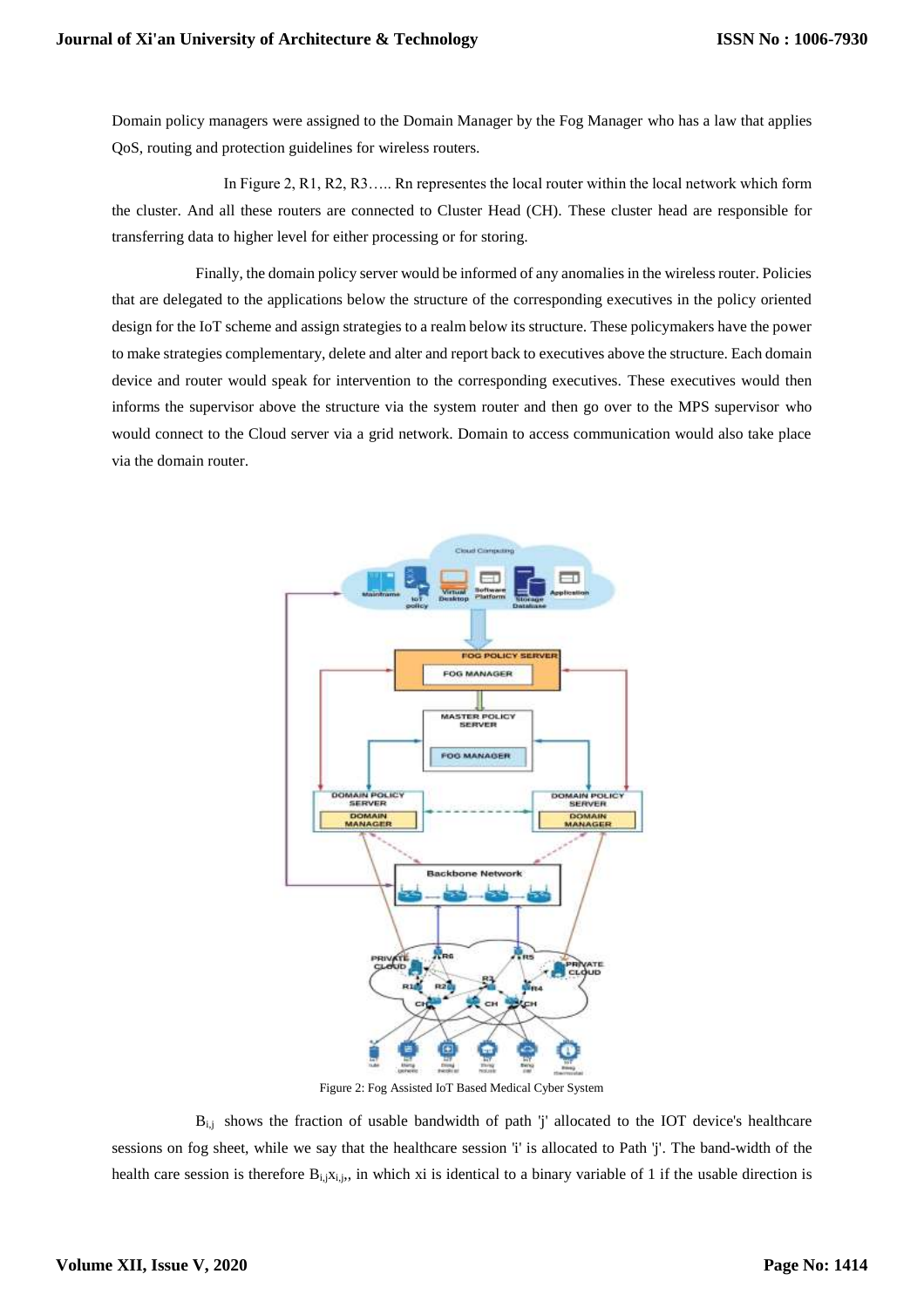allocated to the healthcare demand session flow, and 0. Then the healthcare session i is assigned to path j, then  $C_{i,j}$  denotes the fraction of the available bandwidth of path j allocated to healthcare session from fog layer to backbone network. Thus, the medical bandwidth is  $C_{i,j}y_{i,j}$ , where  $y_{i,j}$ are equal to 1 when the flow of the demand session for the healthcare is allocated to the direction, 0 if not. And the healthcare session i is assigned to path j, then  $D_{i,j}$  denotes the fraction of the available bandwidth of path j allocated to healthcare session from backbone network to cloud layer. The medical session bandwidth is then  $D_{i,j}z_{i,j}$ , in which  $z_{i,j}$  is a binary vector of 1 if the demand direction in the health session is reserved, and otherwise 0. We describe  $U_i$  as the utility function of healthcare session i until it reaches cloud it took time  $T_c$  to get processed.

So, Total Response time is

$$
T_c = \sum_{k=1}^{n} B_{i,j} x_{i,} + C_{i,j} y_{i,j} + D_{i,j} z_{i,j} + T_{i,j}
$$
 (5)

If the processing happens in fog layer as per the proposed algorithm, the total response time for utility function of healthcare session i when it reaches fog it took time  $T_f$  to get processed.

Finally, Response time is

$$
T_f = \sum_{k=1}^{n} B_{i,j} x_{i} + T_{i,j}
$$
 (6)

The decision making will take  $T_c$  period to execute the at cloud layer which is much higher compared to  $T_f$  period which gets executed in fog layer.

## IV. POLICY BASED LOAD BALANCING (PBLB)

Incorporating the finest features of minimum closure time strategy and enter the longest queue method, the two-tier scheduler designated Policy Based Load Balancing (PBLB) has been suggested. The Policy Based Load Balancing (PBLB) strategy has also incorporated a previous inspection system, which utilizes a number of schedulers instead of a centralized scheduler, is shared in essence.

#### A. Delay Analysis for Fog Computation Offloading

In initial stage evaluation of the time statement for the fog calculation discharge is considered before addressing the issue of optimization. Unlike the offload of cloud computers, which usually has only one offload destination, the offloading of fog computers requires a certain number of fog computer servers. Because the Multi-Tenant (MT) only has a single radio interface, calculation tasks information should be transferred in a divided moment. The complete delay has distinct meanings based on the connection between communication and computing delays[25].

If the time for the calculation is sufficiently lengthy, the complete time relies primarily on the delay. In the limited situation, the limit to fog computations is the delay in transmitting MT demand emails to all the fog servers, the delay in managing a single-fog server computing job and the delay in returning one of the fog signal to the MT.

If the time to calculate is brief, the complete time relies primarily on the interaction time(horizontal line) as shown in Figure 3 (a), 3(b). The time for fog-computing offloading in the communication-limited situation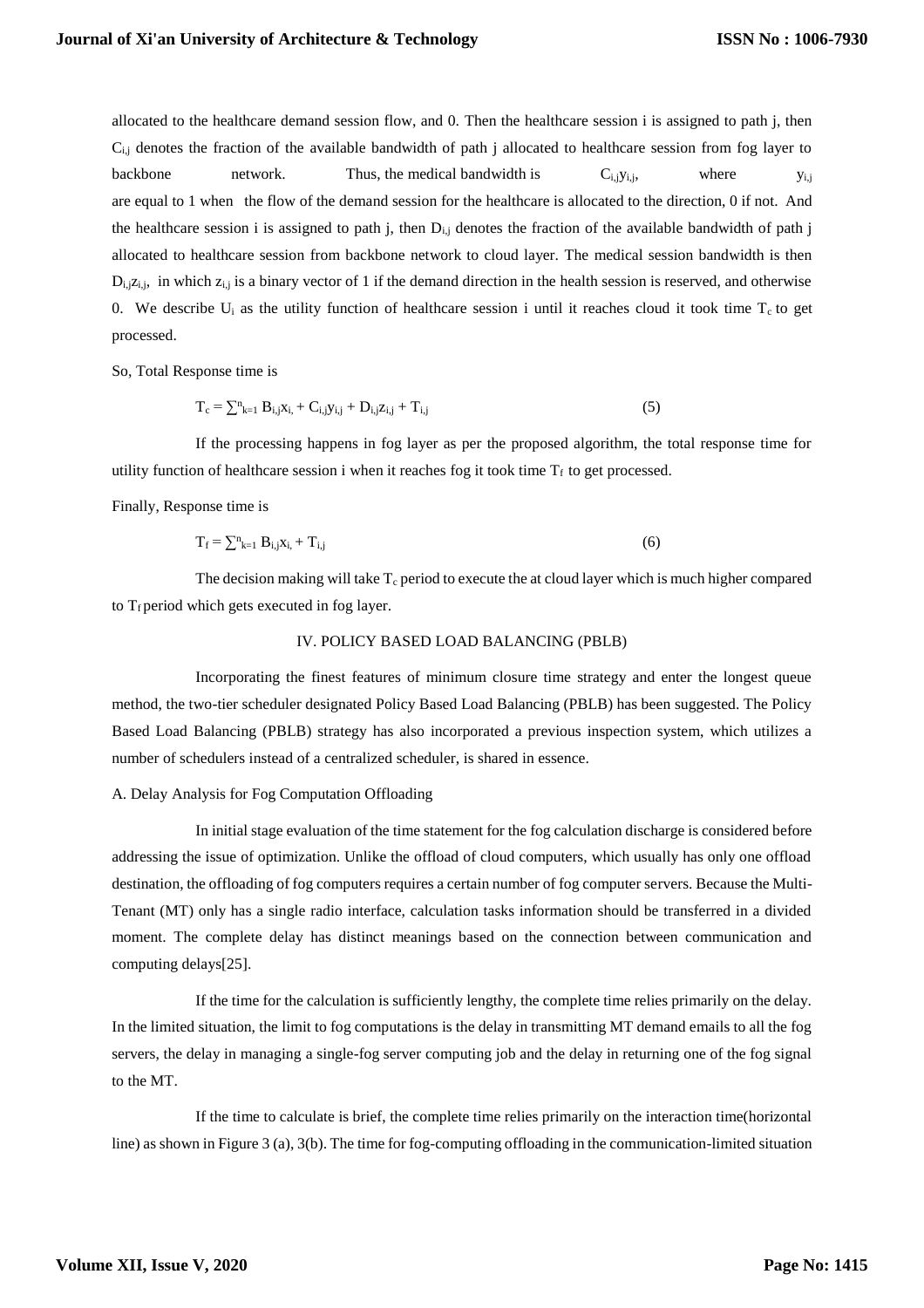$\mathcal{Z}_{2}$ 

is the delay in delivering the MT demand emails to all the fog servers and the delay in delivering the reaction emails to the MT from all the fog servers as

$$
z_{2} = z_{fog}^{(req)} + z_{fog}^{(rep)}
$$
(11)

Figure 3:a) Computation – Limited Delay, b) Communiation – Limited Delay

B. Scheduling For Computation Offloading : Communication-Computation

The delay to meet  $Z$ ,  $Z_{\text{max}}$ 's late computing limit can be reduced by adjecting the work distribution of both kinds of offloading in the first-time cloud computing and first-in-computing offloading subproblems. The particular alternative relies heavily on interaction and calculation schedules for downloading the computer to various download locations. We bring the first computer-offloading cloud issue as an instance in this chapter to address the remedy of the issue of communication-computing schedules. Similar approaches can be used to analyze the first fog offloaded computation problem and we omit the information for brevity.

This issue planned communication and computing components for separate offloading locations, aimed at reducing the complete delay by exchanging communication and computing components with the following limitations:

delay limit:  $Z \leq Z$ max ;

Order limit: For a particular location, the system order of the downloading of the computing assignment must include request-computing-response;

Communication limitation: At the most one communications link can be enabled on the same moment owing to the single radio interface of the MT.

Instead of minimizing overall energy consumption E, we attempt to maximize the quantity of cloud computations that load X<sub>cloud</sub>.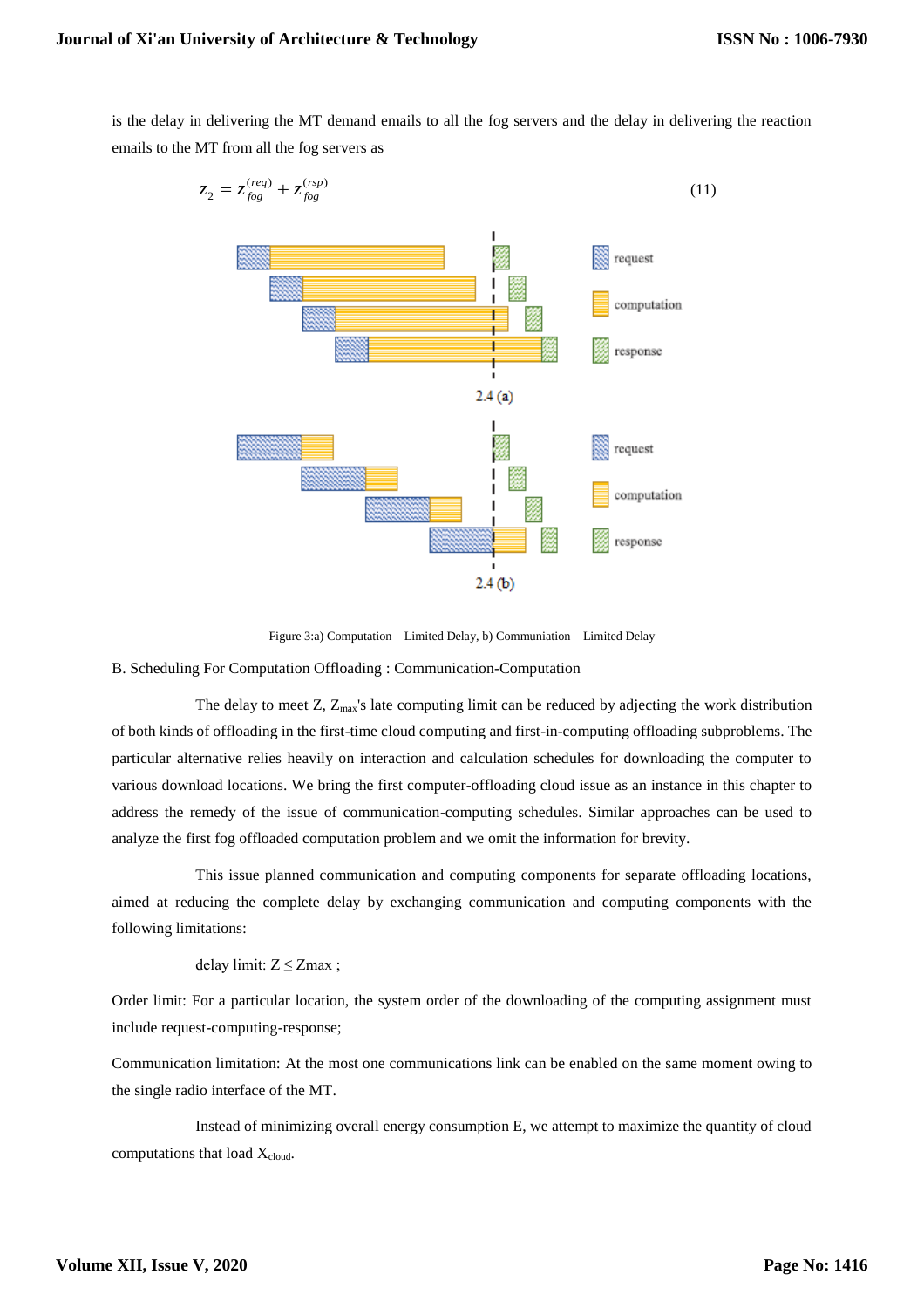As a consequence of a decrease in the total delay by that the device amount of fog offload and the MT only has one radio protocol, details for cloud and fog computing transfer can not be transmitted concurrently. Additional processing activities can be done as quickly as possible by combining the programming portion of the offloading fog machine and the contact segment of cloud storage offloading and of the programming portion of cloud computing. We list 4 seasons for both styles of computations according to demand order and answer as,



Figure 4: Illustration of different Scheduling cases a) CASE 1. b) CASE 2. c) CASE 3. d) CASE 4

CASE 1 (cloud's request first, fog's response first): The cloud downloading computing portion of the algorithm and the complete fog downloading method are overlapped.

CASE 2 (fog's request first, cloud's response first): The calculation portion of the fog calculation is discharged and the whole cloud calculation method is overlaid.

CASE 3 (cloud's request first, cloud's response first): The calculation component of the offloading of cloud computing and the demand portion of the fog calculation are superimposed. The cloud computing reaction portion and the fog computing portion are overlapped.

CASE 4 (fog's request first, fog's response first): The calculation portion of the fog calculation download and the cloud computing download portion are overlapped. The reaction portion of fog download and the computing portion of the cloud download are overlapped.

The above four scheduling instances are seen in Figure 4. We then evaluate for each situation the feasible domain and the optimum update solution.

The findings of the simulation reveal that if the suggested hybrid computer discharge of  $\eta$  < 1, the energy requirement is as much as fog computer discharge and  $\eta$ < 1 is as efficient as cloud computing discharge. This means that hybrid downloading allows a great decision between cloud downloading and fog downloading.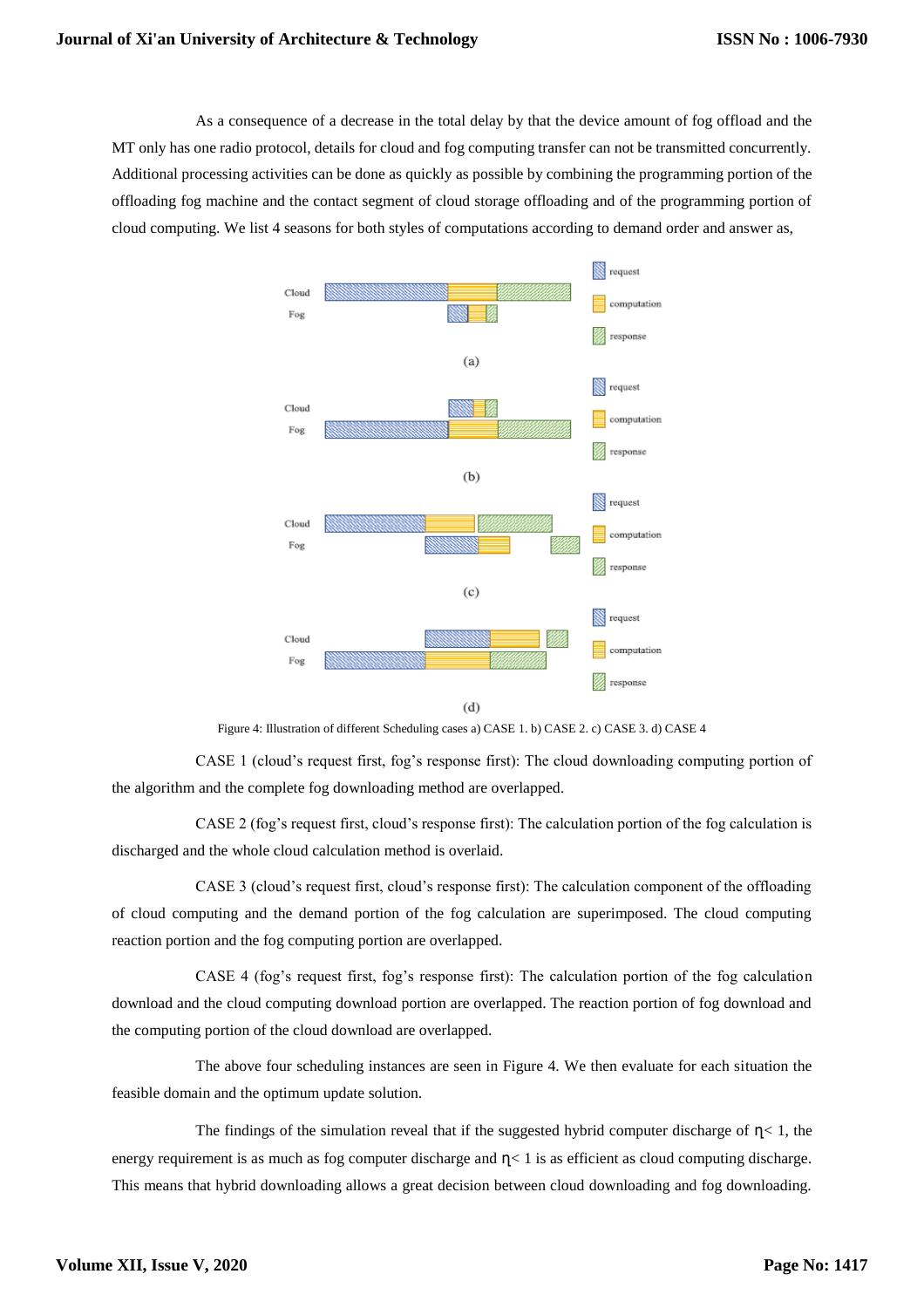Note that the better choice is only assumed to be big enough for  $Z_{\text{max}}$ . Without cloud downloading or fog offloading the suggested hybrid computation downloading may finish the calculation duties in tiny  $Z_{\text{max}}$ .

C. Communication-Computation Parameter Regions for Subproblems

The importance of  $\eta$  is focused on the ability to communicate and compute cloud offloading and fog offloading, e.g. ., *ecloud* ; *efog*; µ*cloud* and µ*fog*. Since the cloud and fog computational offloading effect factors are independent, the fog computing download parameters when evaluating them.

The Figure 3(a) shows  $e_{cloud}$  and  $\mu_{cloud}$  impacts. The flat line implies that cloud and fog computing offloading receive the same quantity of energy to perform the same calculation activities as  $\eta = 1$ . The flat line is a horizontal line because  $\mu_{cloud}$  does not appear in the expression of  $\eta$ , The inclined line offers a limit to determine whether cloud download can finish the computing duties, which is the answer to the cloud-only download issue. The entire area is divided into three areas by these two lines. Fog offloading uses less energy than cloud offloading in the'' Fog-only & Fog-first' area. In the' cloud-first' region, offloading the cloud computation consumes less energy than offloading the fog. However, to fulfill the tasks at a time constraint both types of offloading are essential. Cloud offload is sufficiently capable of performing the computation duties in the'' Cloud only'' region.

#### V. RESULT AND DISCUSSION

The impacts of of  $e_{fog}$  and  $\mu_{fog}$  are demonstrated by Figure 5(b). In Figure the flat line is the same. The green curve gives a limit for evaluating whether fog-only offloading computation can finish the calculation duties that solve the fog-only offloading subproblem. Just like fig. Like fig. 5(a), the room is divided into three areas by two bends. Cloud computing discharge consumes less energy than fog computing offloading in the' Cloud-only & Cloud-first' area. Fog offloading consumes less power than fog offloading, but both computing kinds are essential to finish the activities of the area "Fog-first" Fog offloading In the area the delay constraint. Fog only offloading in the region has sufficient ability to perform the computer duties. In the region Fog only.



Figure 5a) shows *ecloud* and µ*cloud* impacts b) The impacts of of *efog* and µ*fog*

On the cloud analyst simulator for environment setup stated in chapter 2.4.1, a Policy Based Load Balancing (PBLB) method was evaluated. Figures 2.8, 2.9 and 2.10 illustrate that in 5 distinct simulation settings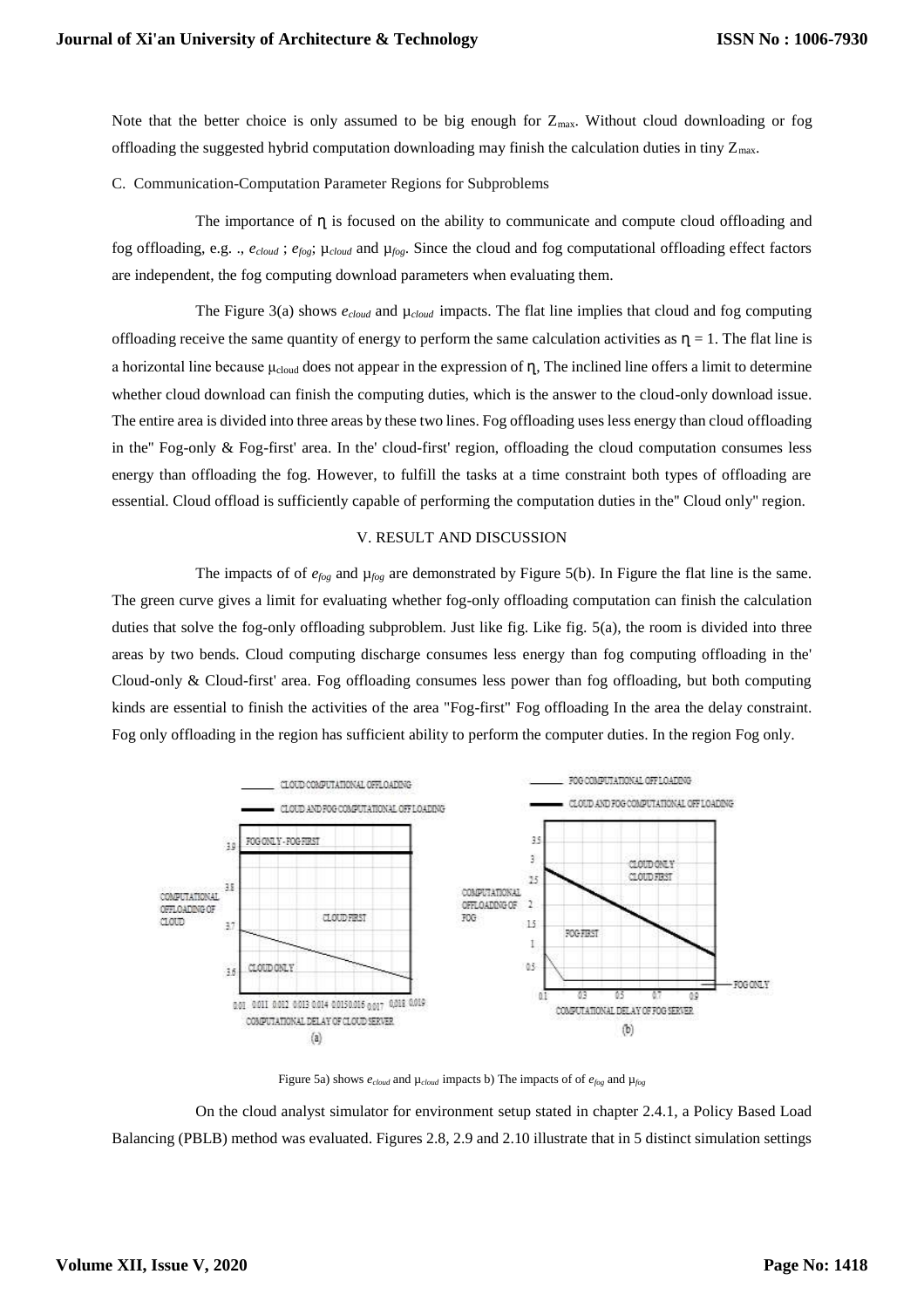Policy Based Balancing efficiency has been shown, which takes into account the three parameters respectively response time, information time, and price.



Figure 6: data processing time with number of users

In Figures 6, 7, 8 the moment, response time and price of handling can be evaluated as the amount of customers increases. There is a progressive and exponential increase in information handling moment, response time and price. This gradual increase shows that the strategy is robust. Here Data Center(DC) and it Virtual Machine(VM) were grouped.



Figure 7: response time with DC Configuration

In addition, as the amount of data centers and VMs in a data-center reduces while the overall number of VMs stays the same, the increasing number of users may be measured in order to maximize information processing speed, response time and expense. It is how the job is moved from one data center to another in order to avoid the function from getting overwhelmed in a data center. Many users will switch from one data center to the next. That amounts of individuals, which decreases the expense and the moment that information is delivered and stored.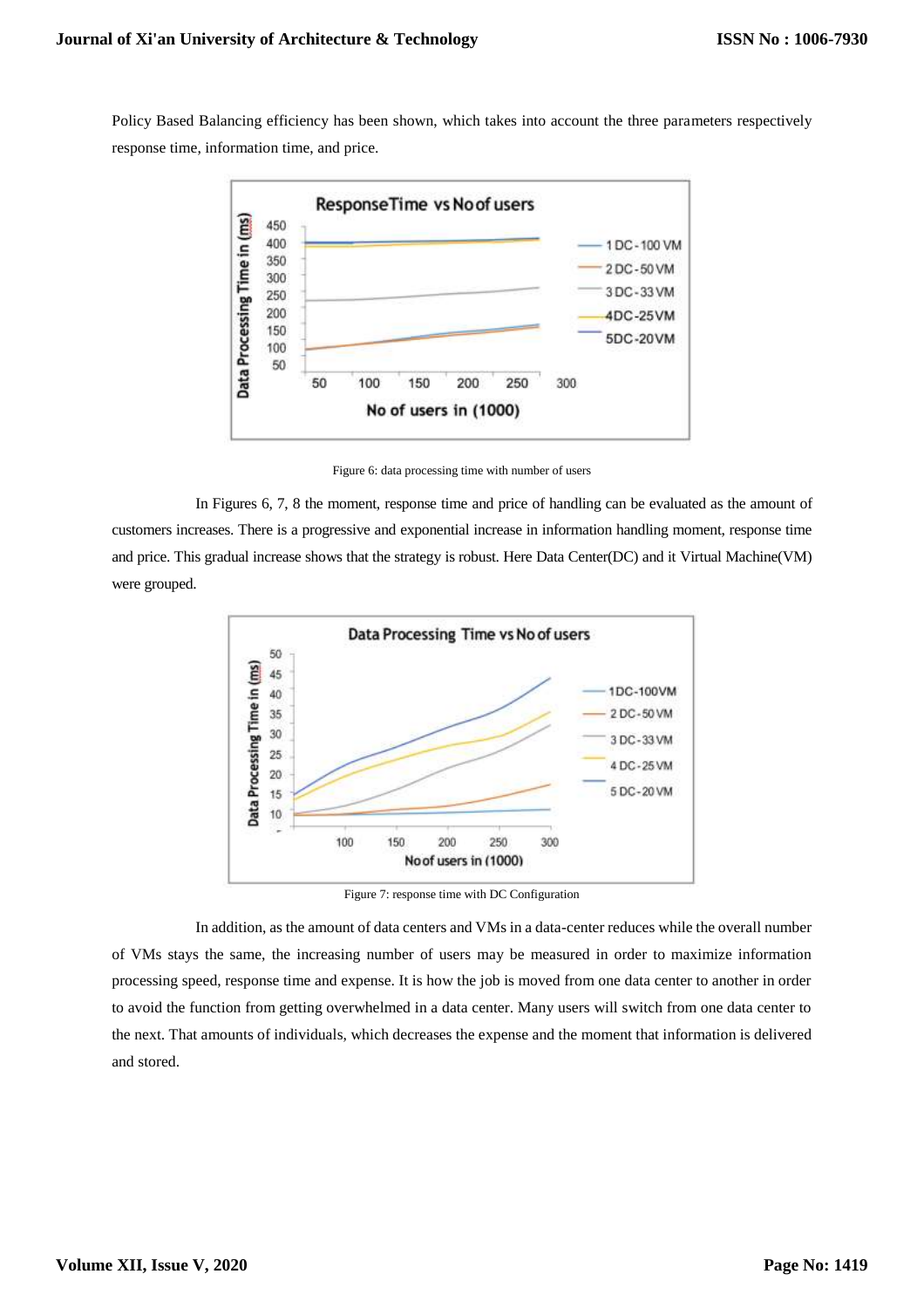

Figure 8: response time with number of users

The efficiency of all methods is similar for a tiny amount of consumers. However, with the increasing amount of users, their output is no longer similar. The performance of Policy Based Load Balancing (PBLB), JIQ, MCT and JSQ are comparable for all load balancing metrics, but the round robin, equally stretched and throbbed, is very poor. This shows Policy Based Load Balancing (PBLB) and JIQ methods ' stability and skilfully structured nature.



Fig 9: cost with Response Time

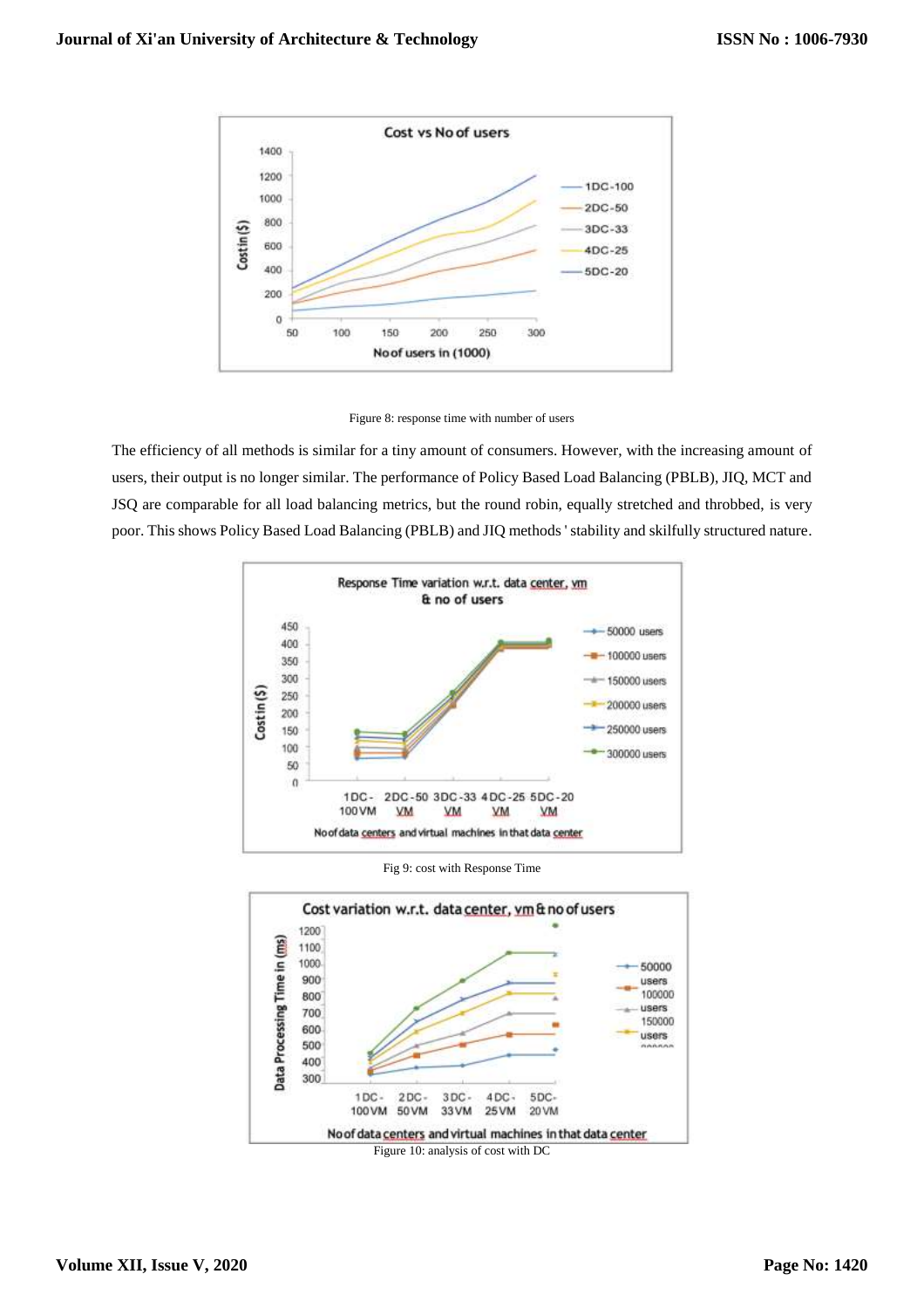

Figure 11: Data processing time analysis

Figures 11 and fig 12 show that reaction times and handling times are initially similar. But the double or triple amount of customers is no longer similar with their results. The fundamental nature of this strategy has made it happen. The strategy that takes all variables into account such as VM ability, queue duration, queue size and arrival job requirements during VM mapping work is superior. Due to all these variables, Policy Based Load Balancing (PBLB) showed improved outcomes on the reaction moment and information handling time scale in contrast to current ones. Policy Based Load Balancing (PBLB) performance has not been affected by the increase in the number of users.



Figure 12 Response time analysis

The expenses connected with the use of RAM, storage unit, job migration are engaged in the simulation setting. This will also lead to a higher handling expense if a planning strategy creates more time for a job. In comparison to the other Policy Based Load Balancing (PBLB), the response time and data processing time are also much less than other Policy Based Load Balancing's (PBLB) costs.

The PBLB offers the previous overload check function which cannot be used in any other strategy. PBLB provides an additional overload monitoring function. There is no benefit of job mapping with this scheme when a machine is already overloaded.

## VI.CONCLUSION

The hybrid network dilemma with two forms with locations: cloud data servers and fog database servers for uploading. The job allocation for the measurement transfer to different loading locations is tailored in